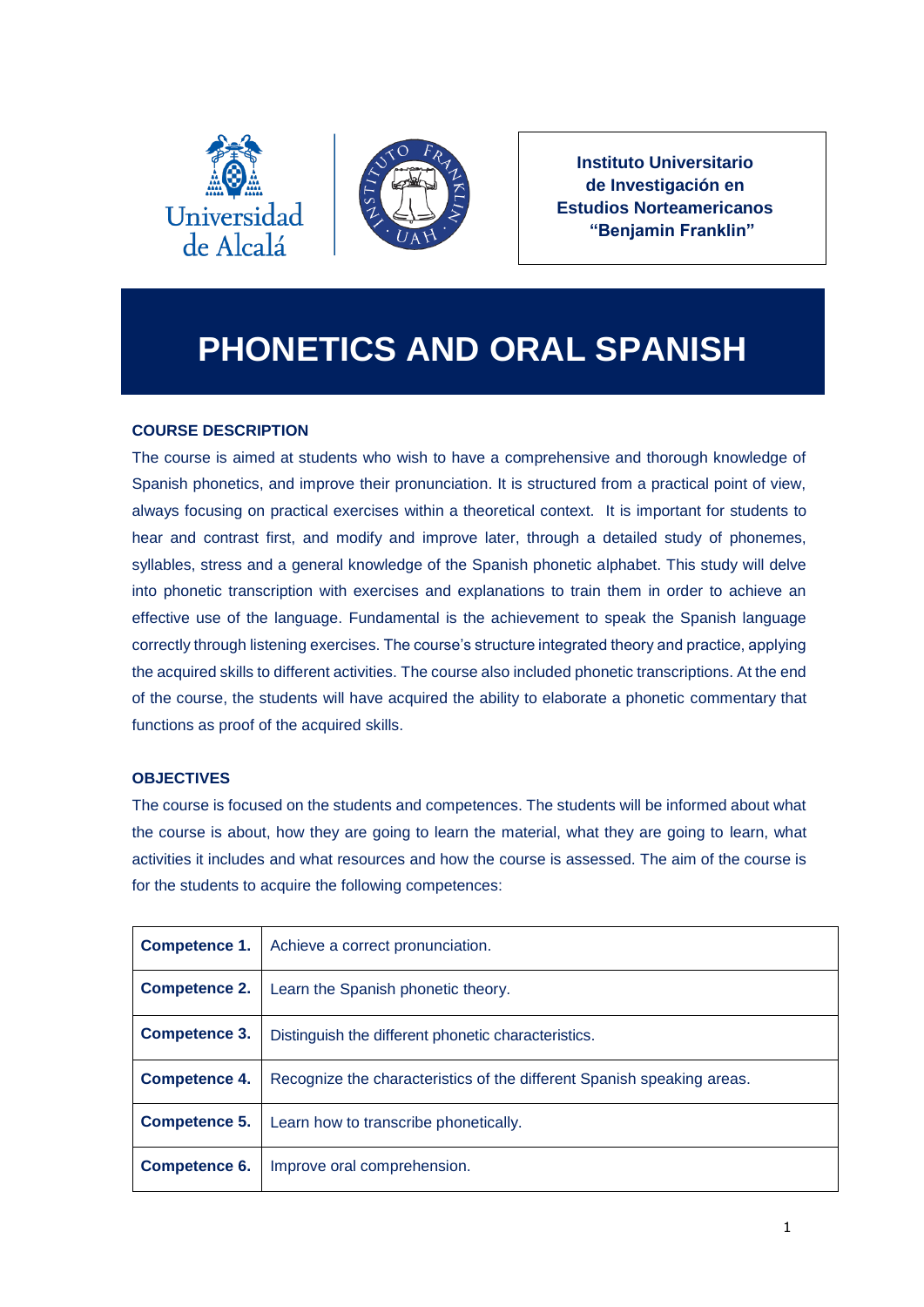#### **METHODOLOGY**

On lecture days students will be given theoretical and practical lessons based on information from class material with additional explanations by the teacher. The main objective will be to achieve meaningful learning of content by applying those contents to several practical exercises. Given the diversity of students in the class, there will be individual adaptations when needed.

The methodological strategy in the course will be:

- Prior to any class, students should have read the chapters of material suitable for class that day, so that students can follow the theoretical explanation without too much difficulty.
- At the beginning of the session there will be a brief theoretical introduction to the concepts of the course content on that day trying to relate them to student's previous knowledge.
- The teacher explains the basic material from the student readings in more detail with inclass student participation, providing a more dynamic and interactive explanation.
- After reviewing this information, students should apply the texts into practice with exercises selected by the teacher. These texts are set dossier of readings, but the teacher is open to student suggestions from the group.
- Finally, the students will be ready to carry out phonetic transcriptions.

#### **PREPARATION**

To do well in the course, students should come to class prepared each day, having done the assigned readings and/or exercises assigned by the teacher in the preceding class.

Work at home is very important because it allows students to anticipate the content. It will be basically read the information in the manual and do the comprehension exercises. This task is key to properly follow the pace of the class, thus facilitating understanding. With this form of work is intended for students to go to class familiar with some technical terms.

#### **EVALUATION**

The subject is assessed using different assessment criteria, in order for all the students to fully develop their abilities. The students' continuous work is an essential part of the assessment. Consequently, the global assessment is based on the students' participation in the theoretical and practical sessions; the activities, written works and tests; preparation of oral presentations and participation in the activities of the course. The assessment criteria is as follows:

 **In-class participation and daily work:** active participation, the student should ask questions, comment and do group or individual activities. There will be oral activity on a daily basis that the teacher will assess. This section works on Skills 1, 2, 3, 4, 6 and 7; and is **15% of the total grade.**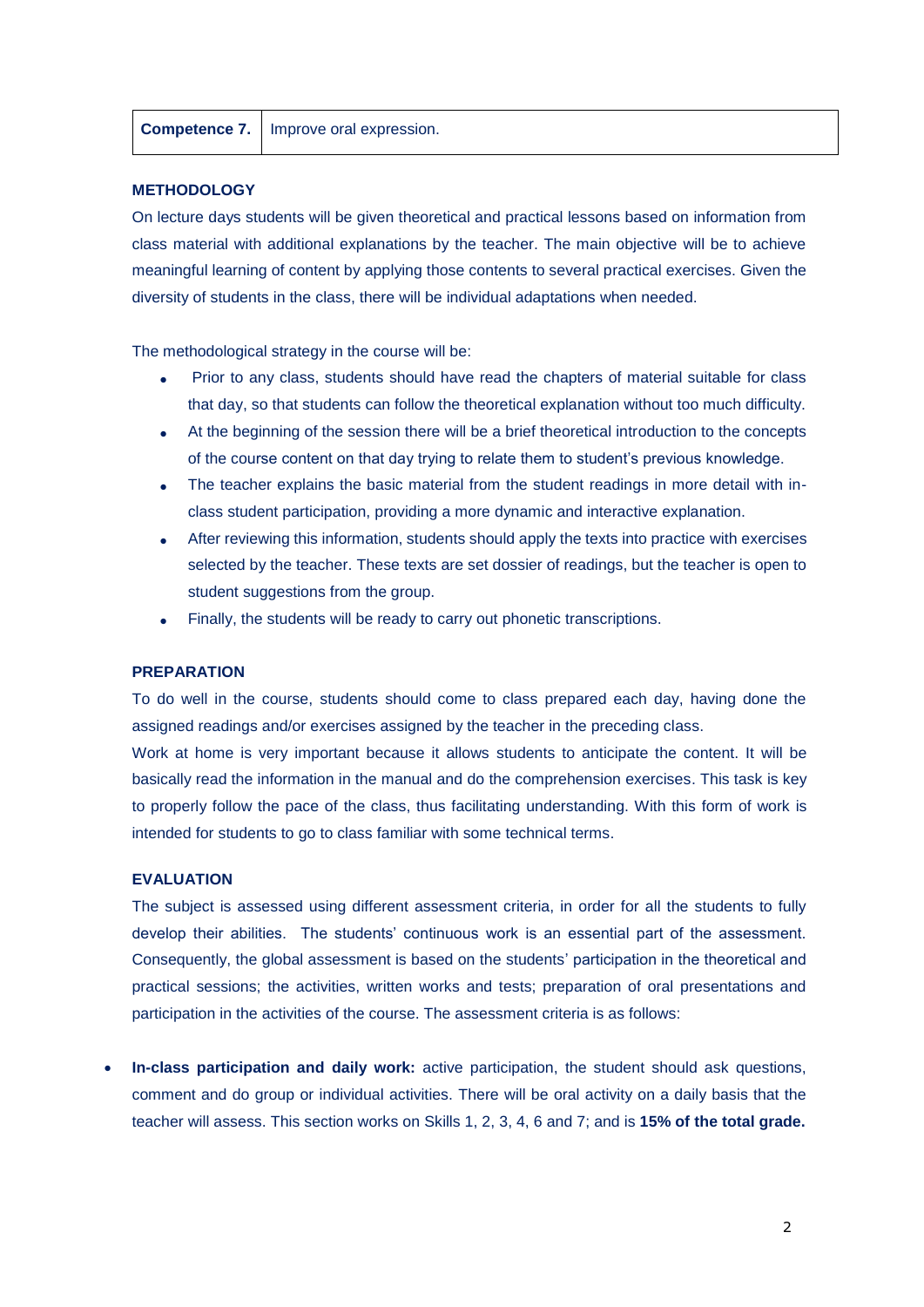- **Phonetic transcription:** the student will phonetically transcribe three texts following the teacher's instructions and according to the "revista de Filología Española" Alphabet (RFE). The course focused on Skills 2, 3, and 5; and is **20% of the final grade**.
- **Complementary activities:** The course requires student to participate in class. The aim is to learn the different dialectal varieties of the speaking Spanish world. Giving special attention to "el andaluz" since it is a very peculiar variety. This part includes an activity in which the students should be able to recognize the studied phenomena. This section is **5% of the final grade**.
- **First exam: Mid-term exam**. The exam is divided in two parts: a practical section with activities and a theoretical section with several questions. This section is **20% of the final grade**.
- **Oral exam: at the end of the course**. Divided into: a dramatization and interviews. The teacher will explain further details. This section is **20% of the final grade**.
- **Second exam: Final exam**. At the end of the course and accumulative. Divided into two parts, same as mid-term exam. The teacher will assess all the course's competences. This section is **20% of the final grade**.

**If the teacher detects copying or plagiarism in the exams or described activities, the student will obtain a 0 as final grade and will not have the option of a second-chance exam.**

## **ATTENDANCE**

Attendance is MANDATORY. If the student is absent for more than the allowed limit (**one class absence in the summer program and two absences in the fall and spring programs**), the final grade will reflect a decrease of **10 points** for each non-attendance that has not been excused by a doctor's certificate or by your Program Director. It is the individual responsibility of the student to make up any missed content about the subject taught in class the day the student was absent.

| <b>CLASS PROGRAM</b>                                        |                      |  |
|-------------------------------------------------------------|----------------------|--|
| <b>TOPIC</b>                                                | <b>ASSIGNMENTS</b>   |  |
| Presentation of the program.<br>Introduction to the course. | <b>LECTURE NOTES</b> |  |
| Basic concepts. Sound production.                           | <b>LECTURE NOTES</b> |  |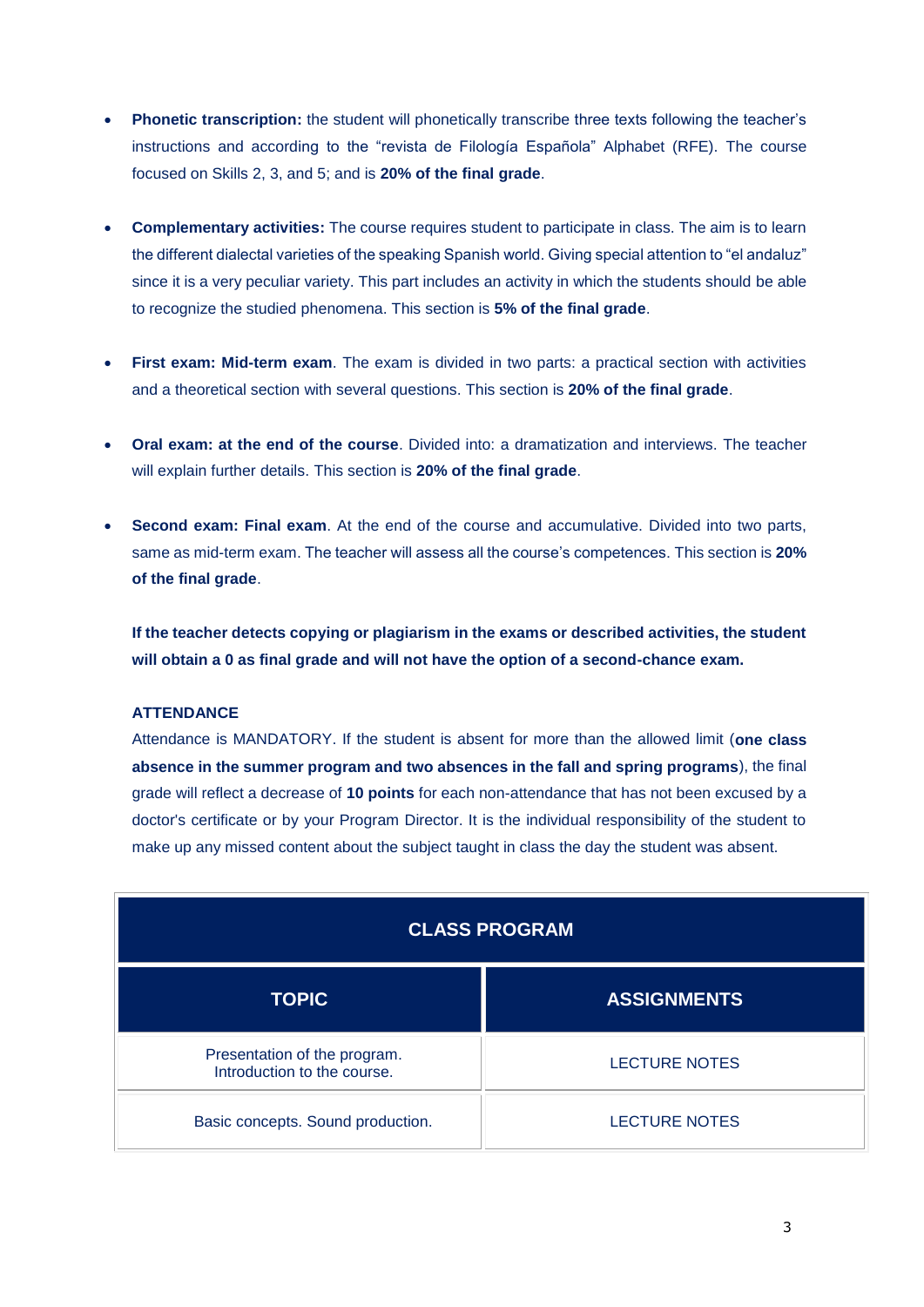| The alphabet.<br>Spanish letters.                       | <b>LECTURE NOTES</b> |  |  |
|---------------------------------------------------------|----------------------|--|--|
| Vowel phonemes.                                         | <b>LECTURE NOTES</b> |  |  |
| Vowel combinations.                                     | <b>LECTURE NOTES</b> |  |  |
| Consonant phonemes                                      | <b>LECTURE NOTES</b> |  |  |
| Phonemes /p/, /b/, /m/                                  | <b>LECTURE NOTES</b> |  |  |
| Phonemes /f/, /t/, /d/                                  | <b>LECTURE NOTES</b> |  |  |
| <b>REVIEW FOR THE EXAM</b>                              | Study for the exam   |  |  |
| <b>MIDTERM EXAM</b>                                     |                      |  |  |
| Phonemes /0/, /s/, /l/                                  | <b>LECTURE NOTES</b> |  |  |
| Phonemes /r/, /r/                                       | <b>LECTURE NOTES</b> |  |  |
| Phonemes /n/, /ĉ/, /y/                                  | <b>LECTURE NOTES</b> |  |  |
| Phonemes /l., /n., /k/                                  | <b>LECTURE NOTES</b> |  |  |
| Phonemes /g/, /x/                                       | <b>LECTURE NOTES</b> |  |  |
| <b>Dialectal differences:</b><br>The Spanish of Spain   | <b>LECTURE NOTES</b> |  |  |
| <b>Dialectal differences:</b><br>The Spanish of America | <b>LECTURE NOTES</b> |  |  |
| The syllable. Syllable división.                        | <b>LECTURE NOTES</b> |  |  |
| Accentuation.                                           | <b>LECTURE NOTES</b> |  |  |
| Intonation.                                             | <b>LECTURE NOTES</b> |  |  |